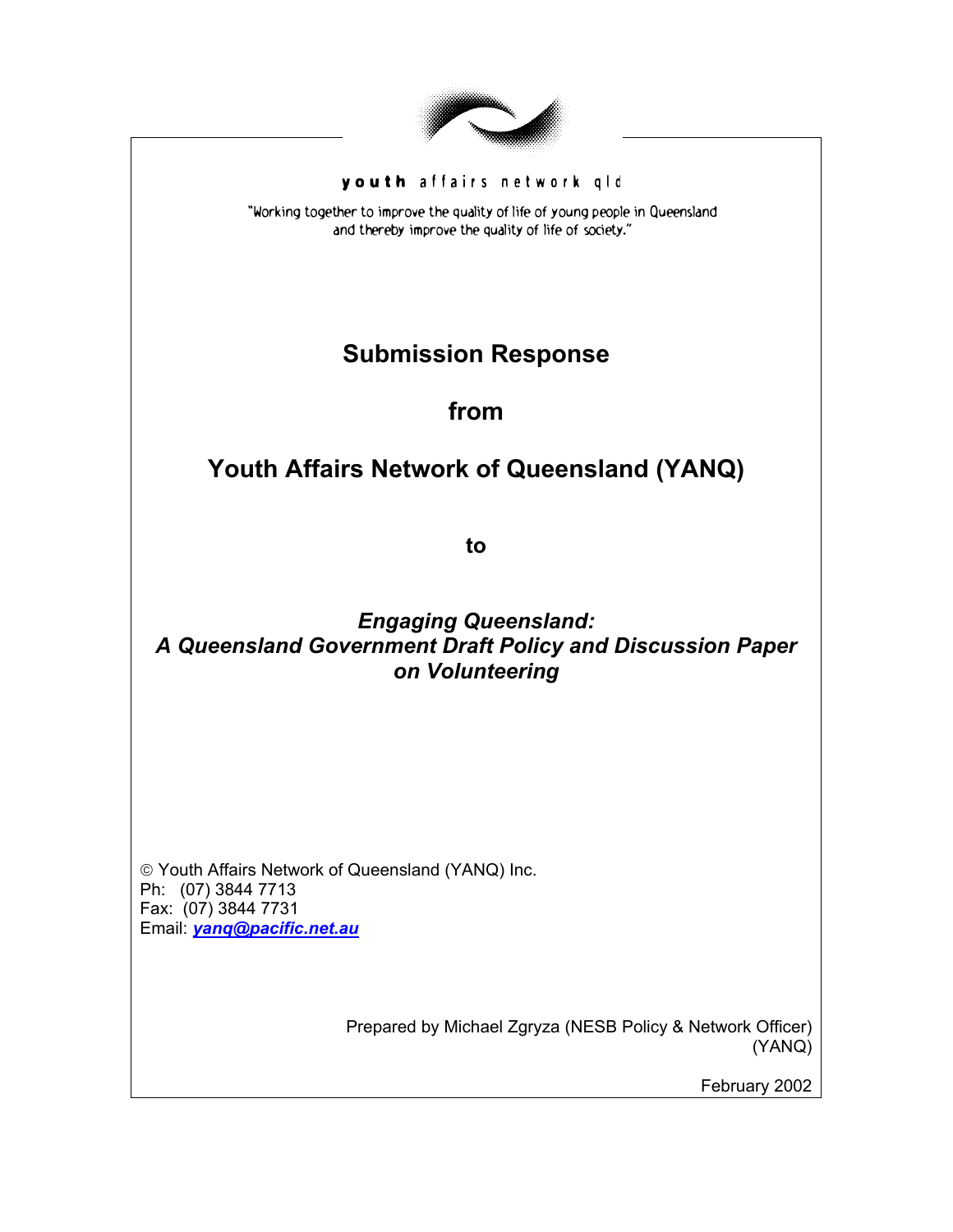# **Contents**

| 1 <sup>1</sup>   | About the Youth Affairs Network of Queensland3 |  |
|------------------|------------------------------------------------|--|
| 2 <sub>1</sub>   |                                                |  |
| 3 <sub>l</sub>   |                                                |  |
| $\overline{4}$ . | Specific Content Comments, Concerns & Issues3  |  |
|                  |                                                |  |
| 5 <sub>1</sub>   |                                                |  |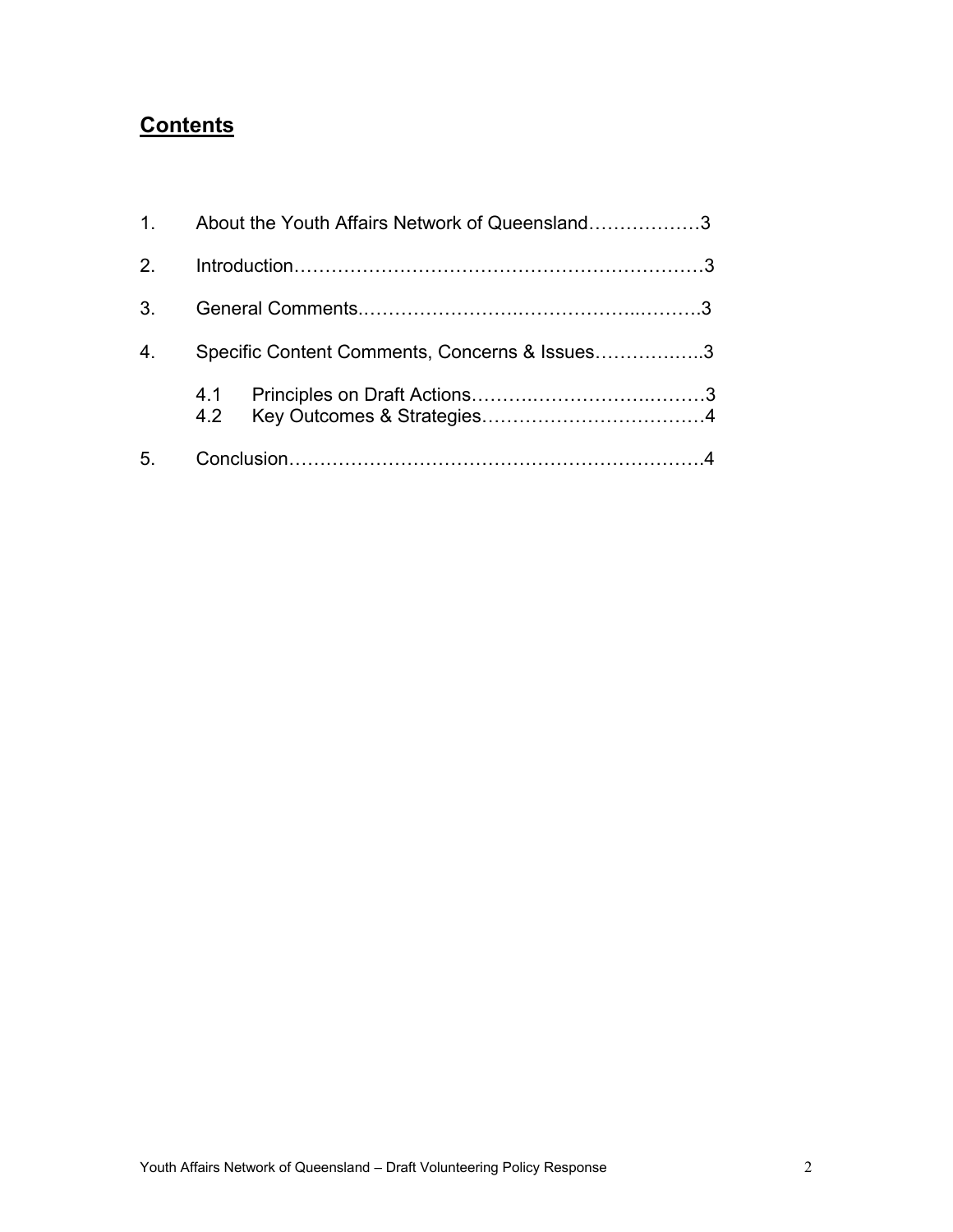## **1. About the Youth Affairs Network of Queensland (YANQ)**

The Youth Affairs Network of Queensland Inc. (YANQ) is the peak community youth affairs organisation in Queensland. Representing over 400 individuals and organisations from Queensland's youth sector, YANQ promotes the interests and well being of young people across the state. YANQ advocates for and with young people, especially marginalised and disadvantaged young people, to government and the community. Further, YANQ encourages and participates in the development of policies, programs, projects and research that are responsive to the needs of young people and we promote and support cultural development.

## **2. Introduction**

#### YANQ welcomes the opportunity to comment on *Engaging Queensland: A Queensland Government Draft Policy and Discussion Paper on Volunteering*.

During 2001 various youth sector programs, networks, organisations and individuals gave direct and indirect input to YANQ as the youth sector Peak Body through various events and forums focusing on the international year of the volunteer. As such, it is timely that YANQ is able to add the sectors voice to the draft discussion paper.

## **3. General Comments**

YANQ would wish to make some brief general comments relating to the definition of volunteering used in the paper before feeding back on the principles and outcomes contained in the draft policy and discussion paper.

We would like to commend the Government for the broad based definition of volunteering used in the draft policy and discussion paper.

It is a strongly held view in the youth sector that the activity of volunteering should not be used in order to comply with an activity test related to government benefit, and the linking of volunteerism to this concept is an undermining of traditionally held understandings of volunteerism and the benefits volunteers can bring to the community.

Secondly, YANQ is of the opinion that the definition will allow for volunteerism developments in the community context and will be of benefit to the community by the inclusion of this "broad" based definition that acknowledges the experience and understanding of volunteering from culturally and linguistically diverse communities and backgrounds as well as the altruistic community view of volunteering.

## **4. Specific Content Comments, Concerns & Issues**

### **4.1 Principles**

YANQ has no significant comments on the seven principles that underpin the draft policy and volunteering. They are clear and broad enough to allow the further evolution of volunteer policy to be adaptable and dynamic enough to ensure the evolving nature of volunteering remains relevant to a changing society.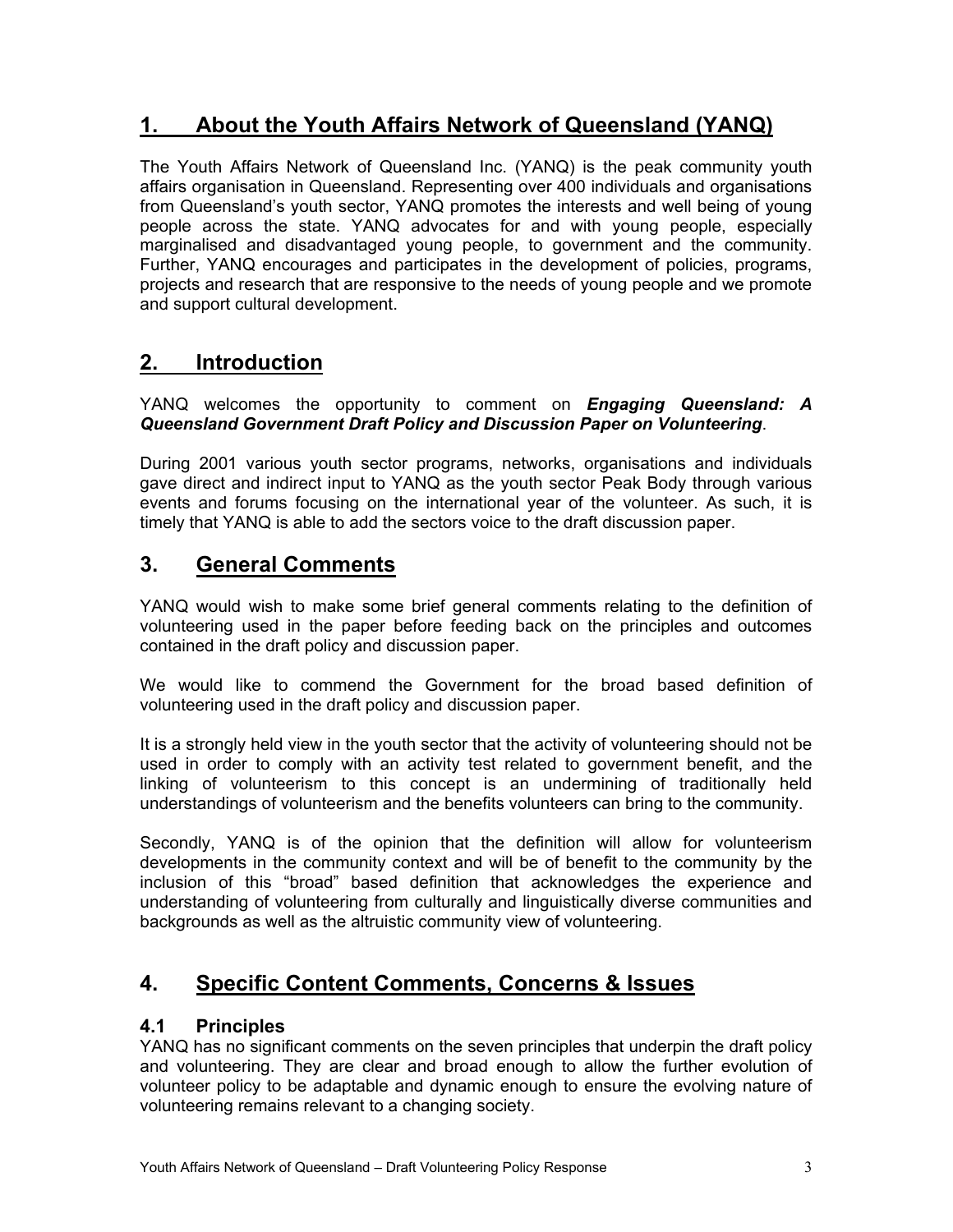### **4.2 Key Outcomes & Strategies**

YANQ believes that the outcomes in the draft policy document are appropriate and applicable to further volunteering in Queensland. However, while much of the youth sector desires to maximize its use of volunteers there are a number of significant barriers facing organizations and it is the implications of these barriers that remain a significant obstacle to the sector enhancing its volunteer involvement. These barriers do not appear to have been addressed in the policy document and the gap is more noticeable since a number of outcomes and strategies seem to be heading towards the most significant need, but doesn't arrive at the hoped for destination.

YANQ would wish to make comments on this gap within the policy that crosses over a number of outcomes and strategies, particularly, but not limited to, –

Outcome 1 Strategy 1.5 Promote good practice in the management of volunteers

Outcome 2 2.1 Roundtable on risk management

Outcome 3 3.1 Need to increase regional capacity

In the sector, there are a number of realities which must be addressed before there can be an enhancement of volunteering.

First, short term volunteers mean more work for an organization in terms of systems of recruitment, training for staff and volunteers, orientation, skilled management, organizational values, and support to name the most critical. Often this means additional financial cost, resourcing and even staff to enable these necessary elements of organizational enhancement to take on volunteers to be effective.

It has been strongly noted that there will be increased costs and even concerns with initiatives such as police checking of volunteers and child protection procedures.

There will also be effects on the organizational environment with people moving in and out of an organisation and management and co-ordination become essential with a new set of management skills needed.

While networks and the removal of legislative and regulatory barriers helps, organisations will require additional resources to implement policy, practice, and staff changes needed to effectively engage volunteers and address the above realities. This has not been addressed in the Draft policy, and we believe it is vital that it be addressed.

### **5. Conclusion**

The above are the issues that organizations will need to work on, work through, and develop policy and procedures on if they are to effectively engage people in volunteering. In the end, policies and procedures will not be enough, the human